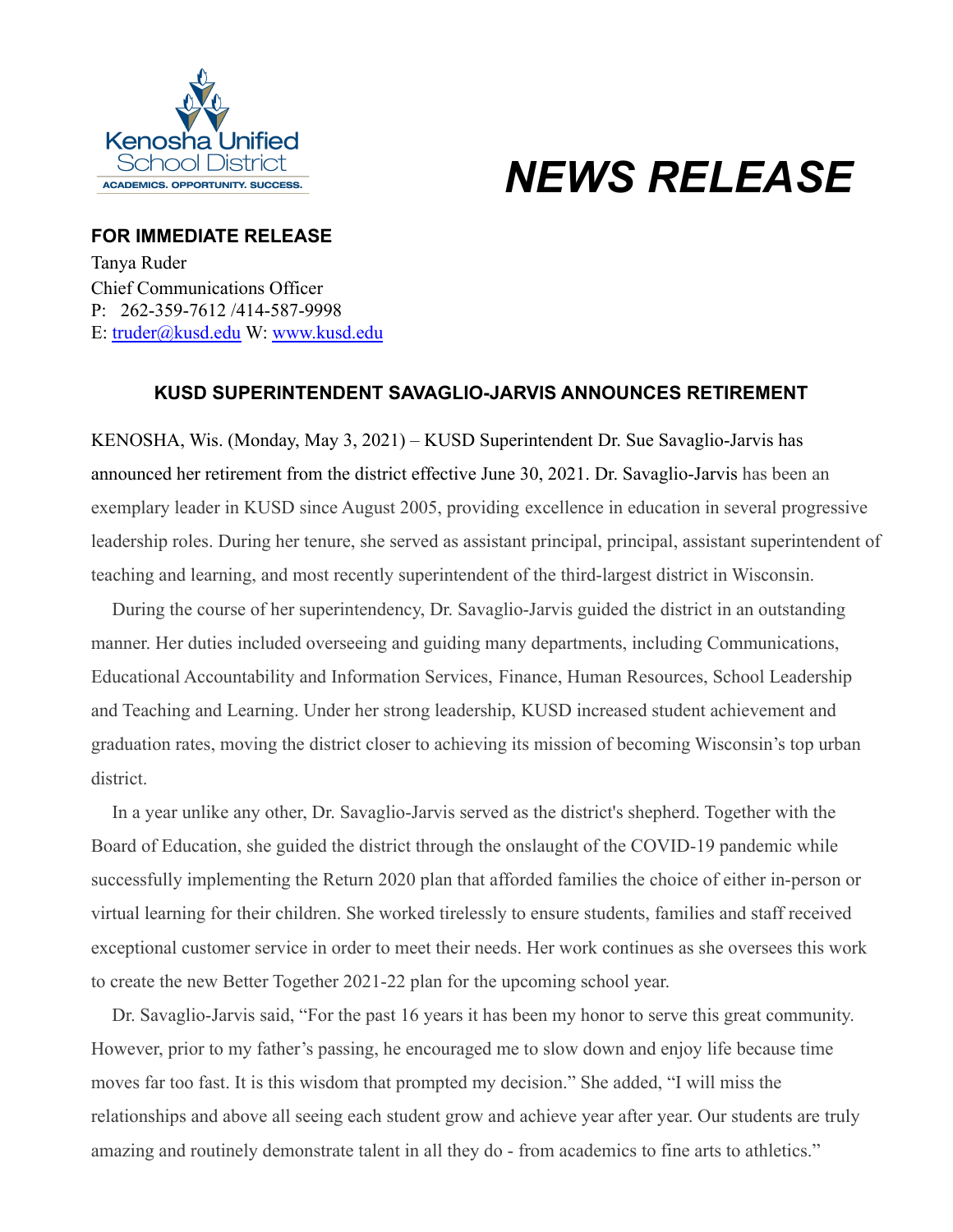In addition to her daily duties, Dr. Savaglio-Jarvis has supported multiple community organizations, such as Building Our Future, Kenosha Area Business Alliance, Kiwanis, Rotary and others, in a variety of capacities.

Dr. Savaglio-Jarvis shared, "KUSD has been lauded for its stellar reputation, and in the last seven years we are known across the state for high student performance, innovative teaching, engaging extracurricular activities, and award-winning fine arts and athletic programs. From our dedicated staff, and building administrators, to our families and business professionals who are the backbone of this wonderful District, we have many individuals who are committed to our students, community and the mission of public education." She added, "It has been breathtaking to witness everyone's extraordinary efforts over the past seven years and has made me proud and humbled every day to come to work and do my part."

Some of the district's notable accomplishments that occurred under her leadership include the creation and/or implementation of:

- 1:1 device program
- First employee handbook
- New teacher salary structure post-ACT 10
- African American Youth Initiative
- Equity Team
- Recruitment and Retention Committee
- Educator Rising Program
- ALiCE (alert, lockdown, inform, counter and evacuate)
- Multi-level systems support team (MLSS)
- \$17 million athletic stadium referendum
- Refreshed strategic plan and goals

Board President Yolanda Adams shared, "The efforts put forth by Dr. Savaglio-Jarvis the past seven school years is greatly appreciated by many. She is very well liked, and we wish her the very best in her retirement."

Dr. Savaglio-Jarvis's announcement follows that of Susan Valeri, chief of school leadership, who also announced her retirement effective June 30, 2021. In preparation for these announcements and big shifts in leadership for KUSD, the Board of Education has secured Dr. Bethany Ormseth, current director of LakeView, to serve as interim superintendent and William Haithcock, current principal of Harborside Academy, to serve as interim chief of school leadership effective July 1, 2021. Interim appointments for their principal positions are pending. The Board also plans to embark on a superintendent search in the